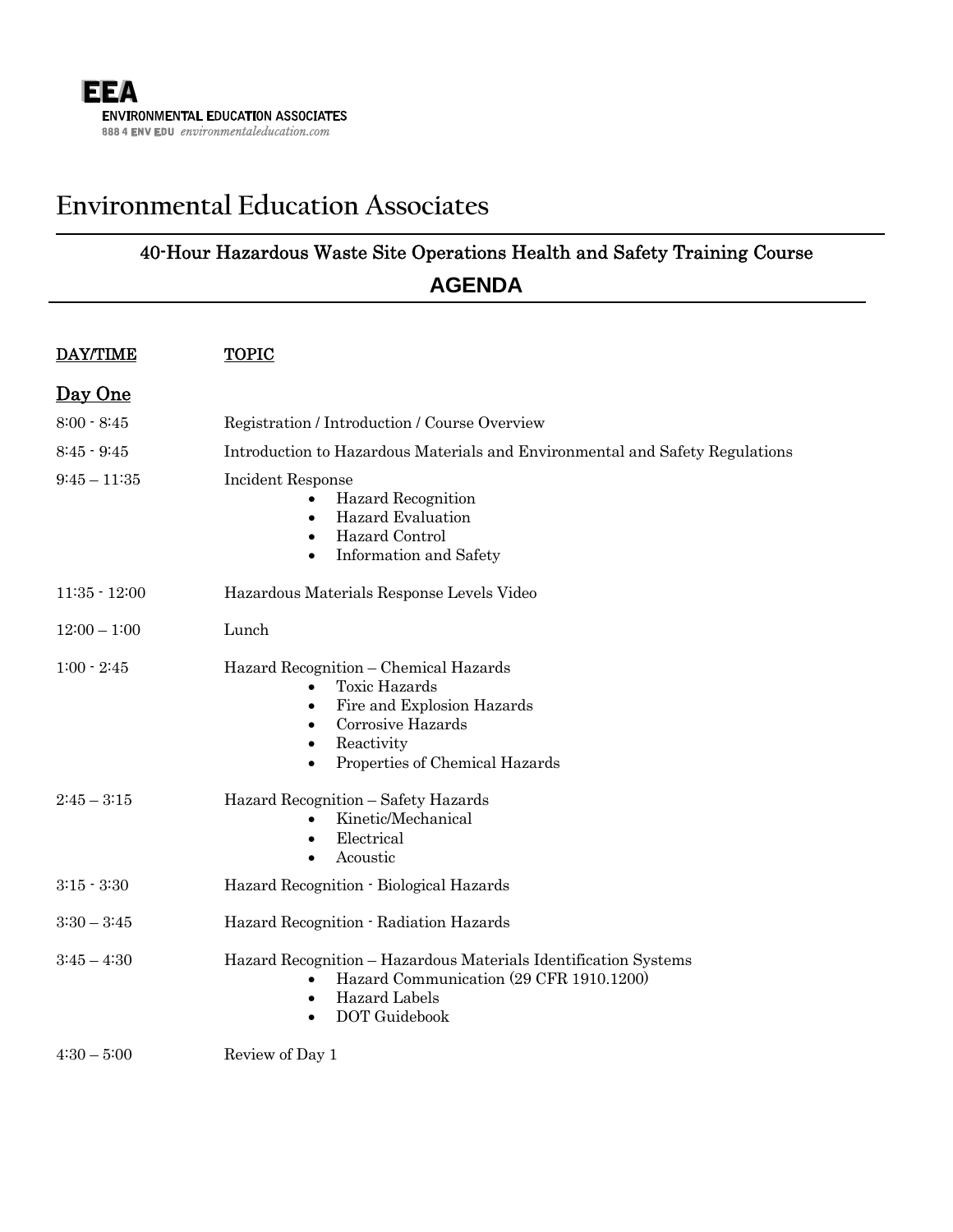#### Day Two

| $8:00 - 8:45$   | Hazard Recognition - Medical Emergencies<br><b>Heat Stress</b><br>Cold Stress<br>$\bullet$<br>Medical Surveillance<br>$\bullet$<br>Medical Emergencies and First Aid                                                                                                                                                                                                                                                                 |
|-----------------|--------------------------------------------------------------------------------------------------------------------------------------------------------------------------------------------------------------------------------------------------------------------------------------------------------------------------------------------------------------------------------------------------------------------------------------|
| $8:45 - 10:30$  | Hazard Recognition - Confined Spaces<br>Permit Required Confined Space Entry (29 CFR 1910.146)                                                                                                                                                                                                                                                                                                                                       |
| $10:30 - 11:30$ | Monitoring Instruments<br>Characteristics of Air Monitoring Instruments<br>Ease of Operation<br>Reliable & Useful Results<br>$\bullet$<br><b>Inherent Safety</b><br>$\bullet$                                                                                                                                                                                                                                                        |
| $11:30 - 12:00$ | Hazardous Atmospheres<br>Class<br>Group<br>$\bullet$<br>Divisions                                                                                                                                                                                                                                                                                                                                                                    |
| $12:00 - 1:00$  | Lunch                                                                                                                                                                                                                                                                                                                                                                                                                                |
| $1:00 - 1:15$   | Instrument Controls<br><b>Explosion Proof</b><br>Intrinsically Safe<br>$\bullet$<br>Purged<br>$\bullet$                                                                                                                                                                                                                                                                                                                              |
| $1:15 - 1:45$   | Certification and Calibration of Instruments and Relative Response                                                                                                                                                                                                                                                                                                                                                                   |
| $1:45 - 4:00$   | Types of Instruments, Principles of Operation, Uses, and Limitations<br>Oxygen Indicators<br>Combustible Atmosphere Indicators<br>$\bullet$<br>Toxic Atmosphere Monitors<br>$\bullet$<br>Colorimetric Tubes<br>$\circ$<br>Chemical Specific Monitors<br>O<br>Photoionization Detectors<br>$\circ$<br><b>Flame Ionization Detectors</b><br>$\circ$<br>Catalytic Combustion Detectors<br>$\circ$<br><b>Aerosol Monitors</b><br>$\circ$ |
| $4:00 - 4:30$   | Sampling Methodology and Analytical Methods                                                                                                                                                                                                                                                                                                                                                                                          |
| $4:30 - 5:00$   | Review of Day 2                                                                                                                                                                                                                                                                                                                                                                                                                      |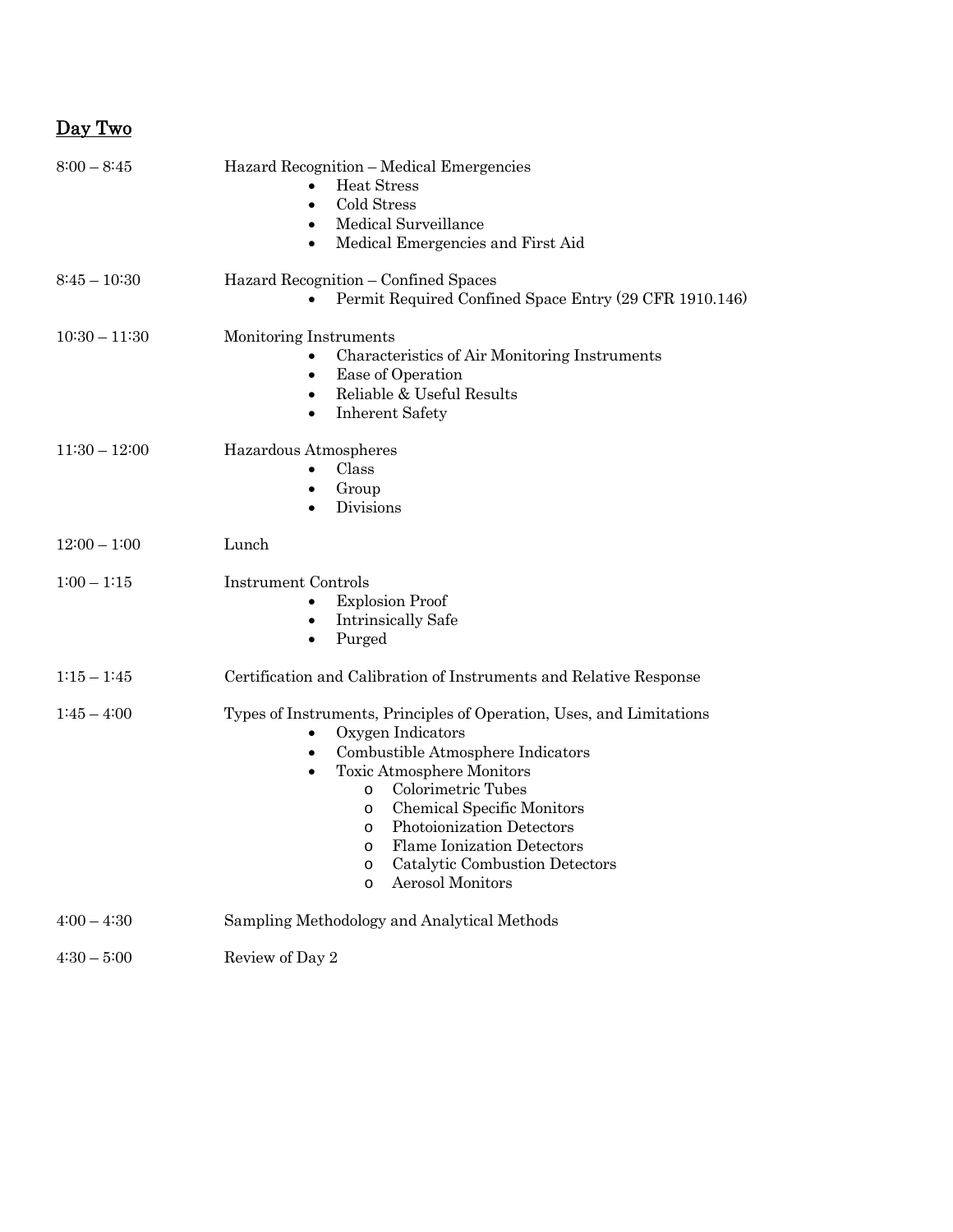## Day Three

| $8:00 - 10:00$  | Toxicology and Exposure Guidelines - Routes of Exposure<br>Inhalation<br>Ingestion<br>٠<br>Contact / Absorption<br>٠<br>Injection<br>٠                                                                                                                                            |
|-----------------|-----------------------------------------------------------------------------------------------------------------------------------------------------------------------------------------------------------------------------------------------------------------------------------|
| $10:00 - 10:30$ | Dose-Response Relationship<br>Dose Response Terms<br><b>Factors Influencing Toxicity</b><br>$\bullet$<br>Duration, Frequency and Routes of Exposure<br>O<br>Inter and Intra Species Variations<br>O<br><b>Environmental Factors</b><br>$\circ$                                    |
| $10:30 - 11:00$ | Sources of Toxicity Information                                                                                                                                                                                                                                                   |
| $11:00 - 12:00$ | <b>Health Effects</b><br>Respiratory System<br>$\bullet$<br>Skin and Eyes<br>$\bullet$<br>Central Nervous System<br>$\bullet$<br>Liver and Kidneys<br>$\bullet$<br>Blood and Blood Components<br>$\bullet$<br><b>Bone Marrow</b><br>$\bullet$<br>Reproductive System<br>$\bullet$ |
| $12:00 - 1:00$  | Lunch                                                                                                                                                                                                                                                                             |
| $1:00 - 1:30$   | Types of Toxic Effects<br>Teratogenic<br>Mutagenic<br>٠<br>Carcinogenic<br>$\bullet$                                                                                                                                                                                              |
| $1:30 - 2:00$   | <b>Exposure Guidelines</b><br><b>NIOSH</b><br>$\bullet$<br><b>ACGIH</b><br>$\bullet$<br><b>OSHA</b><br>$\bullet$                                                                                                                                                                  |
| $2:00 - 2:30$   | Types of Exposure Guidelines<br>Time-Weighted Average (TWA)<br>Short-Term Exposure Limit (STEL)<br>Ceiling Limit (CL)                                                                                                                                                             |
| $2:30 - 3:00$   | Application of Exposure Guidelines<br><b>Engineering Controls</b><br><b>Work Practices</b><br>Personal Protective Equipment                                                                                                                                                       |
| $3:00 - 4:30$   | Introduction to Respiratory Protection<br>Respiratory Hazards<br>Oxygen Deficiency<br>$\circ$<br>Aerosols<br>$\circ$<br>Gaseous Contaminants<br>$\circ$                                                                                                                           |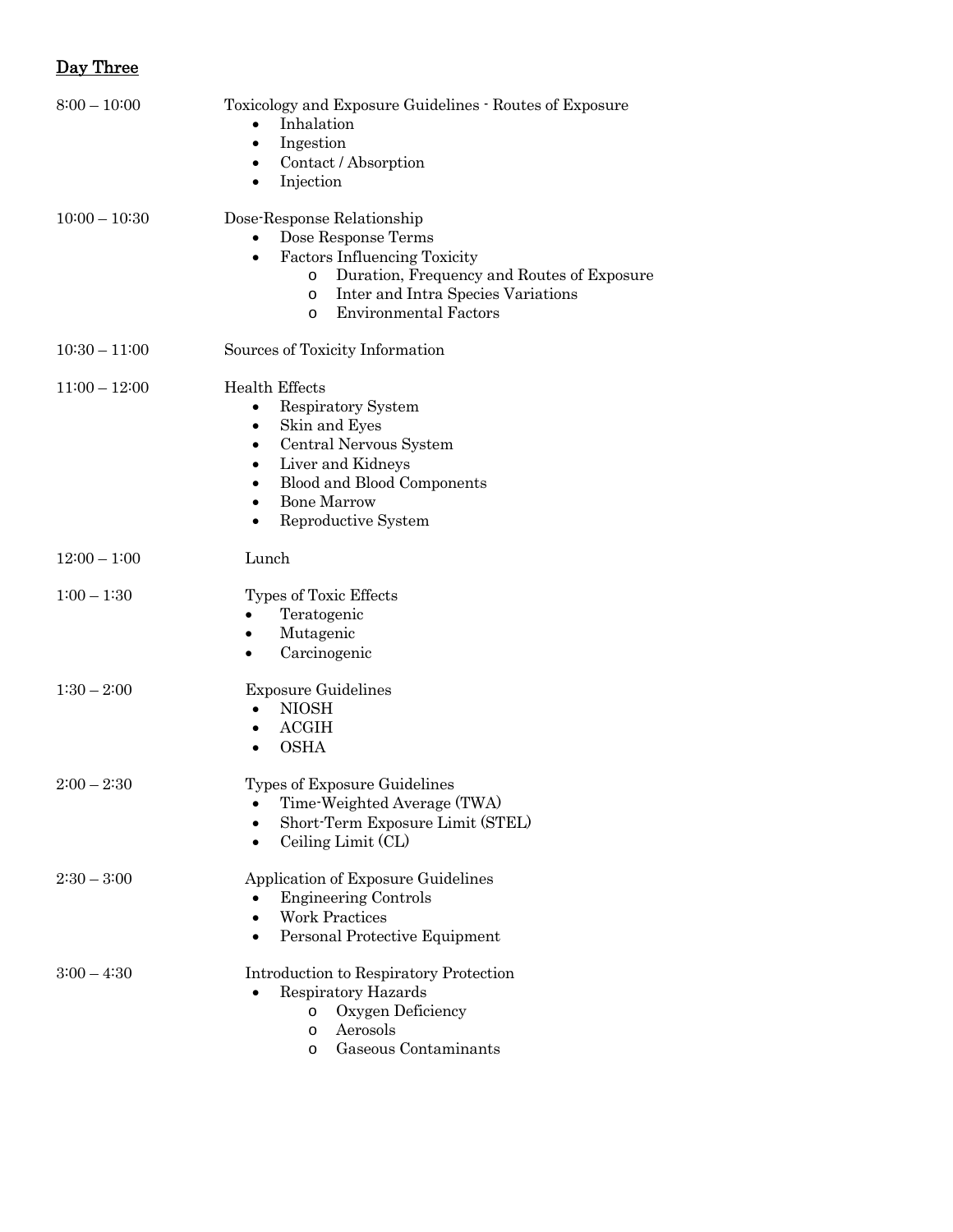| $4:30-5:00$     | Review of Day 3                                                                                                                                                                                                                                         |
|-----------------|---------------------------------------------------------------------------------------------------------------------------------------------------------------------------------------------------------------------------------------------------------|
| Day Four        |                                                                                                                                                                                                                                                         |
| $8:00 - 9:00$   | Respiratory Use, Selection, and Approval                                                                                                                                                                                                                |
| $9:00 - 10:00$  | Air Purifying Respirators<br><b>Types</b><br>Cartridges and Canisters<br>$\bullet$<br>Determining Protection Factors<br>$\bullet$                                                                                                                       |
| $10:00 - 10:45$ | Atmosphere-Supplied Respirators<br><b>Types</b><br>Modes of Operation<br>$\bullet$<br>Types of SCBAs<br>$\bullet$<br>NFPA Standards                                                                                                                     |
| $10:45 - 11:00$ | Chemical Protective Clothing<br>Performance Requirements                                                                                                                                                                                                |
| $11:00 - 11:30$ | <b>Chemical Resistance</b><br>Penetration<br>Degradation<br>$\bullet$<br>Permeation                                                                                                                                                                     |
| $11:30 - 12:00$ | Classification of Chemical Protective Clothing<br>Style<br>$\bullet$<br>Protective Material<br>$\bullet$<br>Single Use                                                                                                                                  |
| $12:00 - 1:00$  | Lunch                                                                                                                                                                                                                                                   |
| $1:00 - 4:30$   | Hands-on Workshop - Donning and Doffing<br>Respirators<br>Selection and Inspection<br>$\Omega$<br>Cleaning<br>$\circ$<br>Fit Tests/Fit Checks<br>$\circ$<br>Protective Clothing<br>$\bullet$<br>Boots/Gloves<br>$\circ$<br>Level A / B Suits<br>$\circ$ |
| $4:30-5:00$     | Review of Day Four                                                                                                                                                                                                                                      |